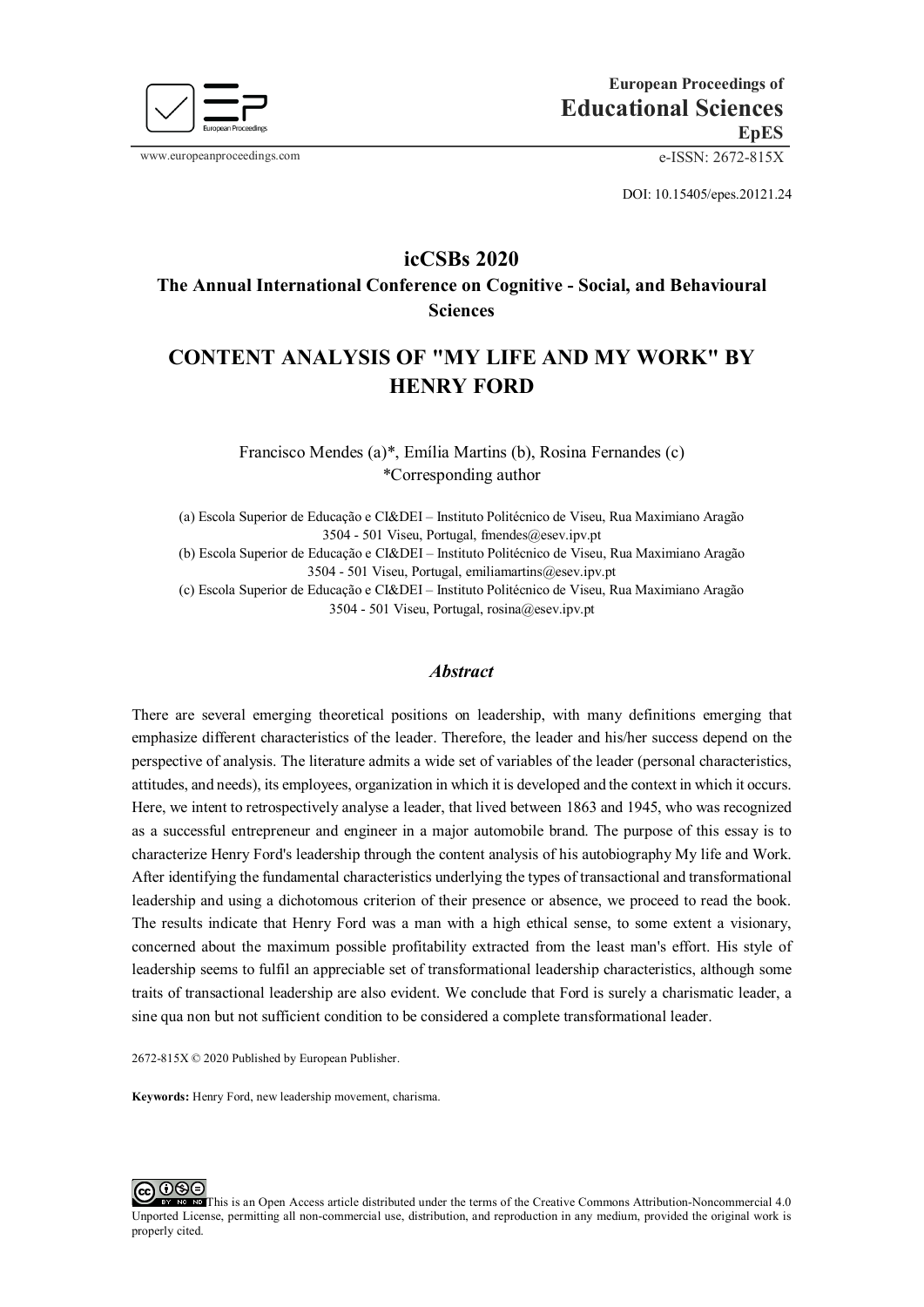## **1. Introduction**

Multiple emerging definitions of leadership are known that emphasize diverse characteristics in function of their theoretical positioning (Amanchukwu, Stanley, & Ololube, 2015). Nevertheless, Barracho and Martins (2010) admit that leadership definition integrates a wide set of variables: leader personal characteristics, attitudes and needs, as well as employees and organization characteristics, when it comes to leadership in the work context.

It is not the aim of this short essay to address in detail different theories of leadership, but it will make a difference, even in a topical way, to highlight the reasons why they are important. Jesuino (1996) considers four types of leadership theories, historically dated and chronologically sequential. Type I theories are centered on the leader personality, in which the concern is the identification of his/her personal attributes that allow to distinguish those that are leaders of the non-leaders. However, there has not always been observed a correlation between the presence of those personality traits and effective leadership. Type II are concerned with the leader behaviours, not with their personal attributes but their practices and behaviours that allow the distinction between effective and non-effective leaders, and which has basically emerged from criticism, in particular of Kurt Lewin, to Type I theories, defining three styles of leadership: autocratic, democratic and laxist or laissez faire. Type III considered contingent and Type IV that add to the previous the interactional effect of the situational variables on the leader's personality, in which one tries to understand the leader and the context in which it occurs, as well as the emergent interactions of this binomial.

Nevertheless, the new leadership movement points out other types of leaders, in which the transactional, charismatic and transformational stand out.

In the first type, the leader seeks to identify the needs of his/her employees and in a "help them, they help you" system, gives them the possibility to be satisfied in exchange for the accomplishment of the tasks, according to the level of performance and obedience.

Although the latter two are sometimes understood as similar, on the transformational Bruns (2010) sustains that "the result of transforming leadership is a relationship of mutual stimulation and elevation that converts followers into leaders and may convert leaders into moral agents" (p. 4), while Castanheira and Costa (2011) point out that a transformational leader will always be charismatic. Bass, Avolio, Jung, and Berson (2003) point out four essential elements in the transformational relationship between the leader and his/her collaborators that, in a simple way, are synthesized as: i) idealized influence behaviour - the leader demonstrates an empathic behaviour and willingness to communicate with his/her employees and seeks to emphasize the importance of each person's contribution to teamwork, promoting intrinsic motivation; ii) intellectual stimulation - the leader seeks to promote the creativity of his/her employees and values all opportunities (even unexpected) that stimulate learning; iii) inspirational motivation - in addition to showing an optimistic attitude towards the goals to be achieved, the leader seeks to give meaning to the effort that the group needs to develop; iv) idealized influence - the leader is an example by founding his/her conduct in high ethical standards.

On the other hand, the charismatic leadership, in the words of Klein and House (1995), (as cited in Caixeiro, 2014), is when the 'spark', the 'flammable matter' and the 'oxygen' meet, the first being the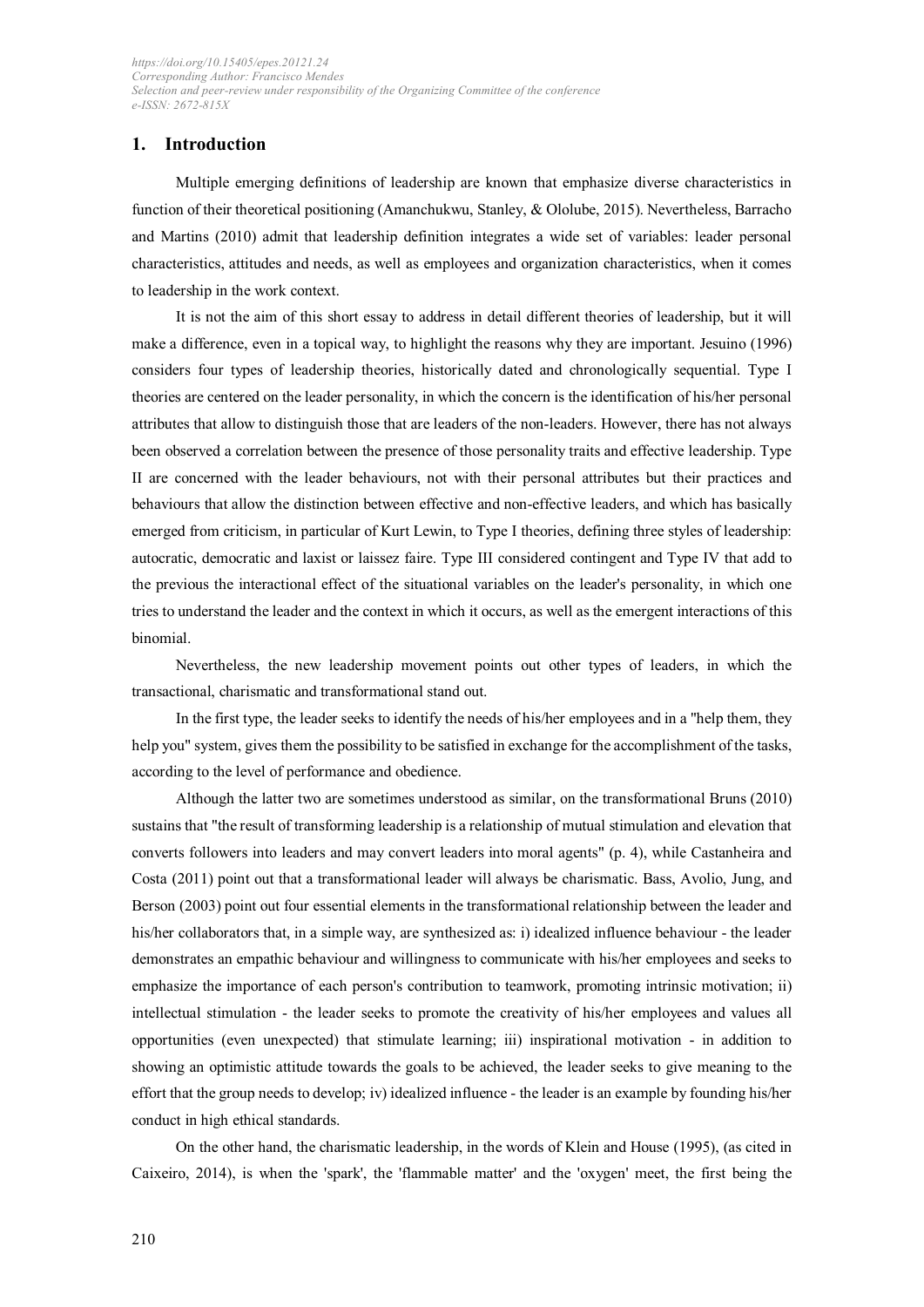representation of the leader, the second its collaborators and followers, and the latter, the environment. According to these authors the factors that characterize the charismatic leaders are (Table 01):

| <b>Types of Factors</b>            | <b>Factors</b>                                       |
|------------------------------------|------------------------------------------------------|
| Traits of the leader's personality | A need for power                                     |
|                                    | Seeks to dominate                                    |
|                                    | Reveals high self-confidence                         |
|                                    | Is assure of his/her own action's morality           |
| Behaviour of the leader            | Generates a competence perception among followers    |
|                                    | Assigns significant relevance to the followers' work |
|                                    | by inspiring their commitment and dedication         |
|                                    | Model roles                                          |
|                                    | Builds trust in employees                            |
|                                    | Provides high employee performance expectations      |
|                                    | Awakes the followers to the mission of the group in  |
|                                    | order to arouse commitment and effort in tasks       |
| Facilitating conditions            | Defines the roles of employees ideologically in an   |
|                                    | appealing way                                        |

**Table 01.** Factors that contribute to the appearance of charismatic effects

This paper intends to identify/characterize Henry Ford's leadership style from his autobiography using the content analysis of the book "My Life and My Work".

## **2. Problem Statement**

The theoretical debate of the binomial leadership versus management is not new (Kriger & Zhovtobryukh, 2016; McCleskey, 2014). It is interesting to identify a leadership profile in a manager of the early 20th century - Henry Ford.

## **3. Research Questions**

**3.1.** Is it possible to identify in Henry Ford, author of Fordism in 1914, characteristics of a leader of the new leadership movement?

#### **4. Purpose of the Study**

Starting from a content analysis of an autobiography (My life and Work) of Henry Ford, we tried to identify a leadership profile based on the new leadership movement that points out types of leadership, in which the transactional, the charismatic and the transformational stand out.

## **5. Research Methods**

As a working methodology, we follow closely the indications of Bardin (2016), namely the preanalysis, the exploration of the material, the treatment of the results and their interpretation. The corpus under analysis, while acknowledging it's limited and eventually limiting nature, includes Henry Ford's own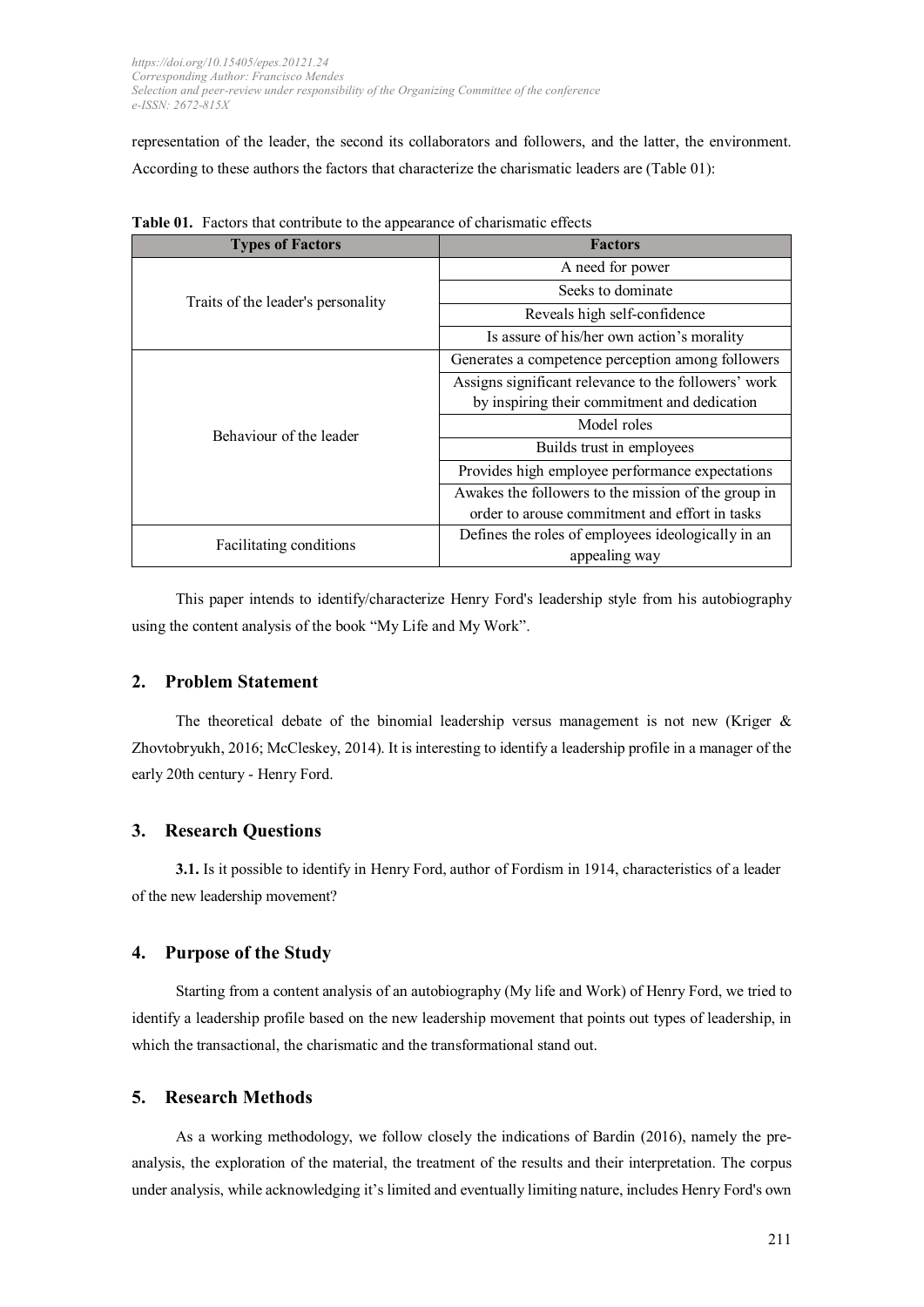self-report, which is embodied in the book mentioned above. We have also tried, as far as possible, to respond to the rules of relevance, representativeness, and homogeneity. We proceed to the "floating" reading of the book as much as possible without pre-judgments, seeking to grasp the ultimate meaning of his style of leadership. Later, we carried out readings with the annotations considered appropriate, in order to identify the indicators that the specialized literature points out as characteristics of the following leadership types, namely: i) transformational - includes the categories Idealized Influence Behaviour, Inspirational Motivation, Intellectual Stimulation, and Individualized Consideration; and ii) transactional integrates the Contingent Reward and Management by Exception Active categories. As we pointed out previously, a transformational leader will always be charismatic. So, in our content analysis we will considered these two simultaneously. In addition, we highlight the importance conceded by Henry Ford to the construct of Marketing strategy.

The criterion of assessment was dichotomous, presence or absence of categories. The categories and their verification were tested and validated by other co-authors and they were considered appropriate for proceeding the work.

#### **6. Findings**

As a preliminary note it must be said that the following analysis of Henry Ford's book attempt to consider the knowledge available at the time of the fact's occurrence. Today, we know that many of the ideas, regardless of their goodness, such as adjusting the man and the machine, created inhuman situations, as is caricatured in the film "Modern Times", which generated movements of protest against Taylorism and Fordism in which Elton Mayo stands out. Incidentally, Henry Ford (Ford & Crowther, 1922) himself devotes Chapter VII of the book to the problem of repetitive work, with the suggestive title "The Terror of the Machine" highlighting the satisfaction of certain types of people with repetitive work, and adds:

I have not been able to discover that repetitive labour injures a man in any way. I have been told by parlour experts that repetitive labour is soul—as well as body—destroying, but that has not been the result of our investigations. (Ford & Crowther, 1922, p.44)

We also concede that some of the concerns raised by others (their collaborators) may, after all, be a side effect of worrying about waste. Nevertheless, the payment of higher salaries may no longer exclusively result from this concern with the optimization of human effort, although it may also be understood as a way to guarantee the achievement of certain levels of performance by its employees. Last but not least, we will give an illustrative account of some of the passages that lead us back to, or can lead to, the characteristics or traits of different leadership types.

The floating reading allowed us to gather impressions that point to the appreciation of collaborators opinion and creativity, the openness to different perspectives and solutions, besides showing a group spirit and a sense of mission oriented towards the future, guiding its action by ethical and moral principles. There is also evidence of a transactional leadership style in which adherence to certain standards is imperative because of the rhythms imposed by the cadence of the process. Nonetheless, some features point to the denial of this type of leadership, as is the case of the permanent search for improvement of current practices,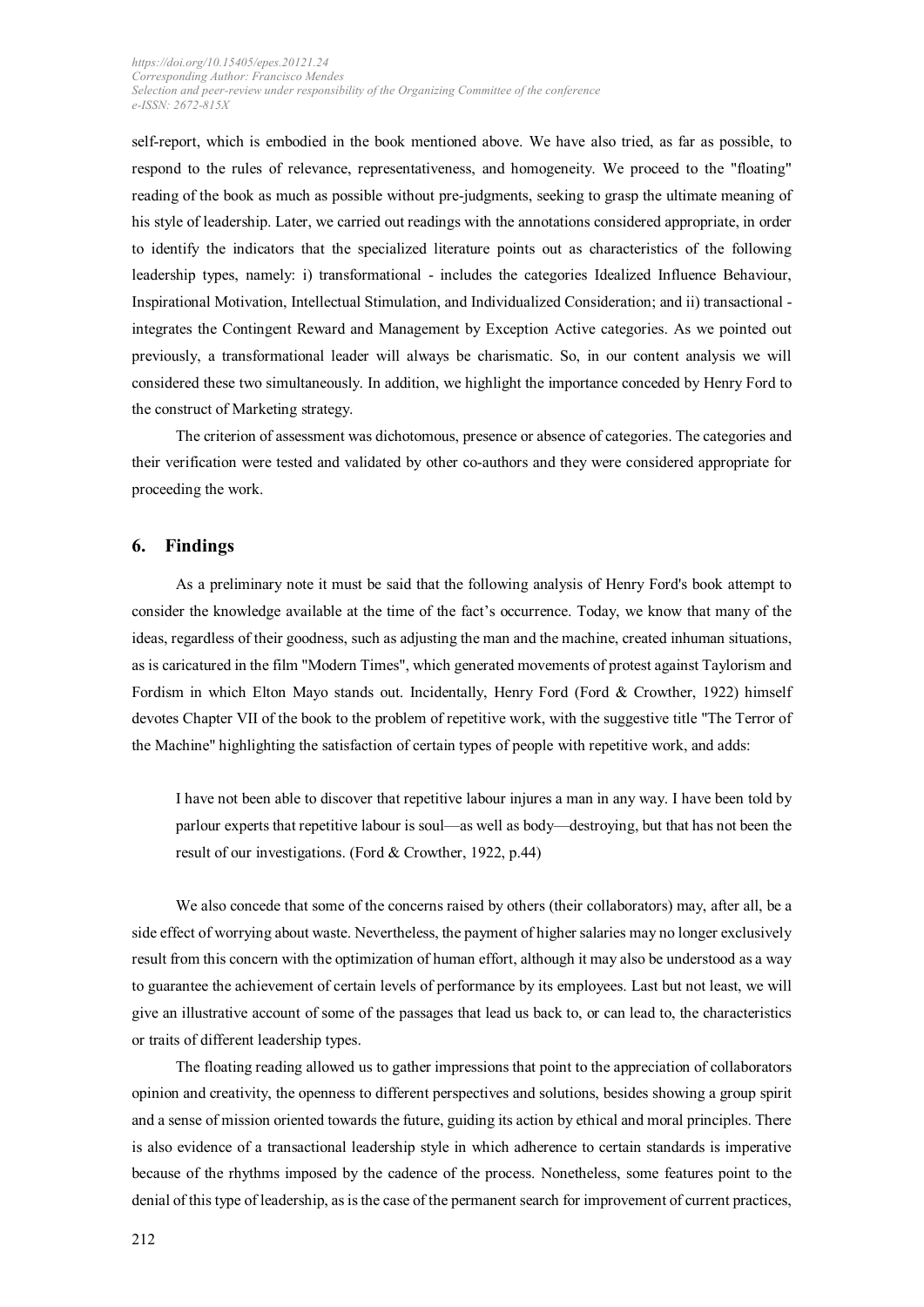despite high levels of performance. About his leadership positioning, it is symptomatic, as the reading of the introduction suggest, that the first few paragraphs of the book are focused on the motivation for the future and concomitantly express a sense of collective mission. In fact, unlike the dominant culture at the time, as he himself puts it, "people seem to think that the big thing is the factory or the store or the financial backing or the management. The big thing is the product "(Ford & Crowther, 1922, p.8). Manifestly, his motivation was the provision of a service guided by principles that are synthetically transcribed: "1. An absence of fear of the future and of veneration for the past (…); 2. A disregard of competition (…); 3. The putting of service before profit (...); 4. Manufacturing is not buying low and selling high" (Ford & Crowther, 1922, p. 9).

Here, in order to understand Henry Ford in the light of the different leadership conceptions referred above, the reading of the book reveals a set of characteristics that seem to be integrated in transformational leadership, and also in charismatic, i.e. the Idealized Influence Behaviour, namely concern for the wellbeing of others, evidencing concern of mutual adjustment between man and machine:

if the man is not right the machine cannot be; if the machine is not right the man cannot be. For anyone to be required to use more force than is absolutely necessary for the job in hand is waste. (Ford & Crowther, 1922, p.4)

He also shows concern about the distribution of income with its employees:

I have striven toward manufacturing with a minimum of waste, both of materials and of human effort…In the process of manufacturing I want to distribute the maximum of wage—that is, the maximum of buying power. Since also this makes for a minimum cost and we sell at a minimum profit, we can distribute a product in consonance with buying power. Thus, everyone who is connected with us - either as a manager, worker, or purchaser - is the better for our existence. (Ford & Crowther, 1922, p.9)

Finally, we see his worry on what not to do as a way of overcoming crises or economic "depressions": "cutting wages is the easiest and most slovenly way to handle the situation, not to speak of its being an inhuman way" (Ford & Crowther, 1922, p.57).

This preoccupation with the well-being of others also occurs in a more distant context, seeking that as many families as possible could enjoy the comfort and pleasure that the car would provide.

I will build a motor car for the great multitude… it will be so low in price that no man making a good salary will be unable to own one—and enjoy with his family the blessing of hours of pleasure in God's great open spaces (Ford & Crowther, 1922, p.31).

Likewise, it guides its conduct through a high ethical sense and seeks to convey this way of being in its organization. See, in this regard, one of the requirements for selecting his sales technicians "the adoption of policies which will ensure absolutely square dealing and the highest character of business ethics" (Ford & Crowther, 1922, p.25). And, in another passage, he states: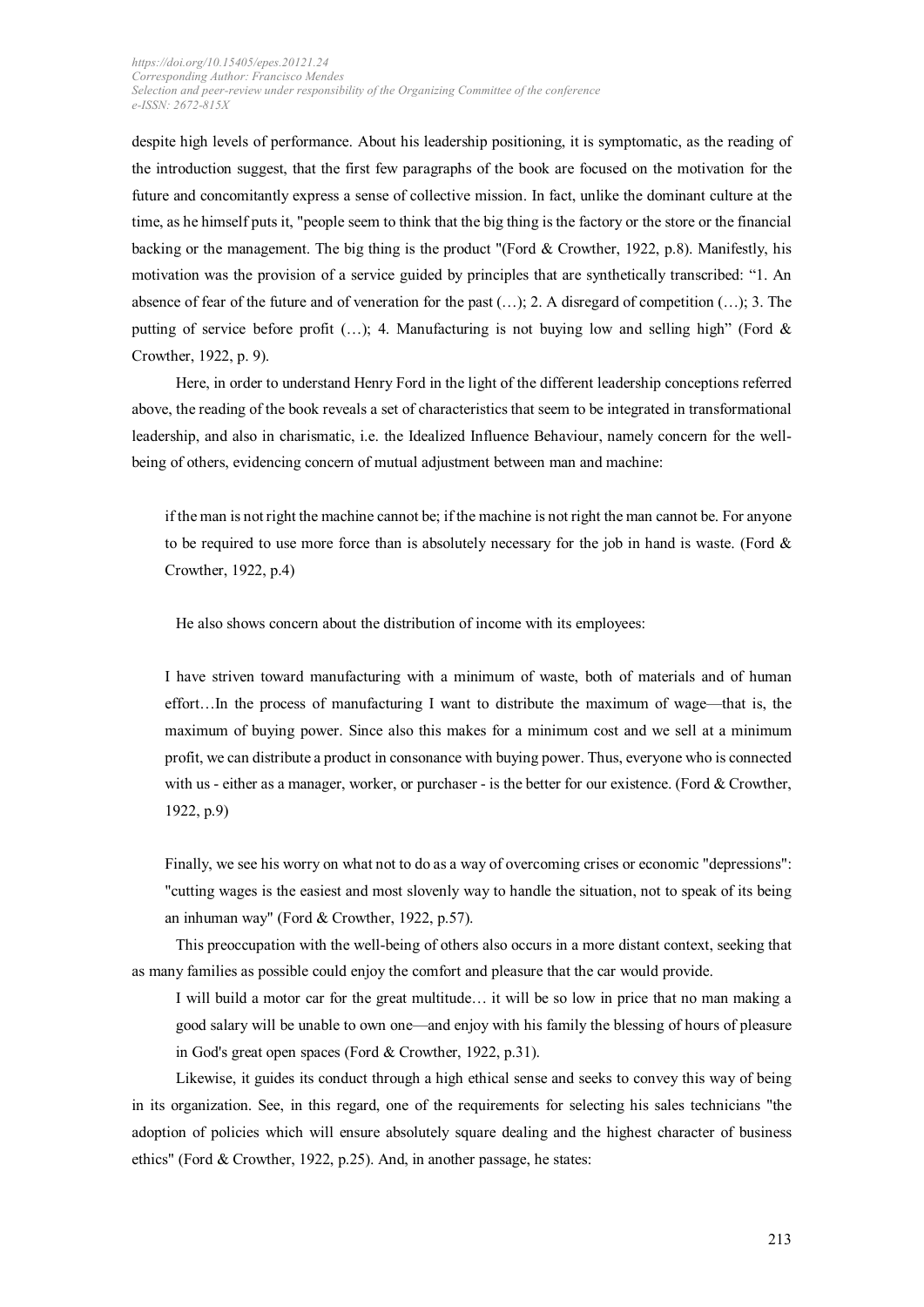business exists for service. It is a profession, and must have recognized professional ethics, to violate which declasses a man. Business needs more of the professional spirit. The professional spirit seeks professional integrity, from pride, not from compulsion. (…) Some day the ethics of business will be universally recognized, and in that day, business will be seen to be the oldest and most useful of all the professions (Ford & Crowther, 1922, p. 112).

Other categories of this dimension, such as what your employees think about you (trust and pride in being involved in your leadership), do not appear in the book, which may be due to the fact that it is an autobiography or not being valued by Ford.

About the Inspirational Motivation dimension, from an early age the author expresses, categorically, what he intends with the exercise of his activity, and he does it through simple words and alluding to images that quickly allow his understanding. See in this regard the first paragraph of the introduction of the book.

We have only started on our development of our country - we have not as yet, with all our talk of wonderful progress, done more than scratch the surface. The progress has been wonderful enough but when we compare what we have done with what there is to do, then our past accomplishments are as nothing (Ford & Crowther, 1922, p. 1).

And further on, he adds:

My effort is in the direction of simplicity. People in general have so little and it costs so much to buy even the barest necessities (let alone that share of the luxuries to which I think everyone is entitled) because nearly everything that we make is much more complex than it needs to be (Ford  $\&$ Crowther, 1922, p.6).

Ford seeks to give value and meaning to the work of each employee (Individualized Consideration category), as illustrated in the following passages of the book "We make the individual responsibility complete. The workman is absolutely responsible for his work "(Ford & Crowther, 1922, p.39). Also, as a leader, Ford establishes a system that allows each worker the opportunity to develop and find a job compatible with their skills, adopting the understanding of the emerging leader rather than the formal leader. "With us every man is fairly certain to get the exact recognition he deserves" (Ford & Crowther, 1922, p. 40). "Everything that we have developed has been done by men who have qualified themselves with us (...)" (Ford & Crowther, 1922, p. 41).

On the role of the leader, and the ultimate meaning of the work, Ford highlight: "being greedy for money is the surest way to get it, but when one serves the sake of service-for the satisfaction of doing that which one believes to be right-then money abundantly takes care of itself' (Ford & Crowther, 1922, p.6).

He also emphasizes the relationship of "partnership" and the importance of mutual interdependence in the productive process.

No man is independent as long as he has to depend on another man to help him. It is a reciprocal relation - the boss is the partner of his worker; the worker is partner of his boss. And such being the case, it is useless for one group or the other to assume that it is the one indispensable unit. Both are indispensable (Ford & Crowther, 1922, p.49).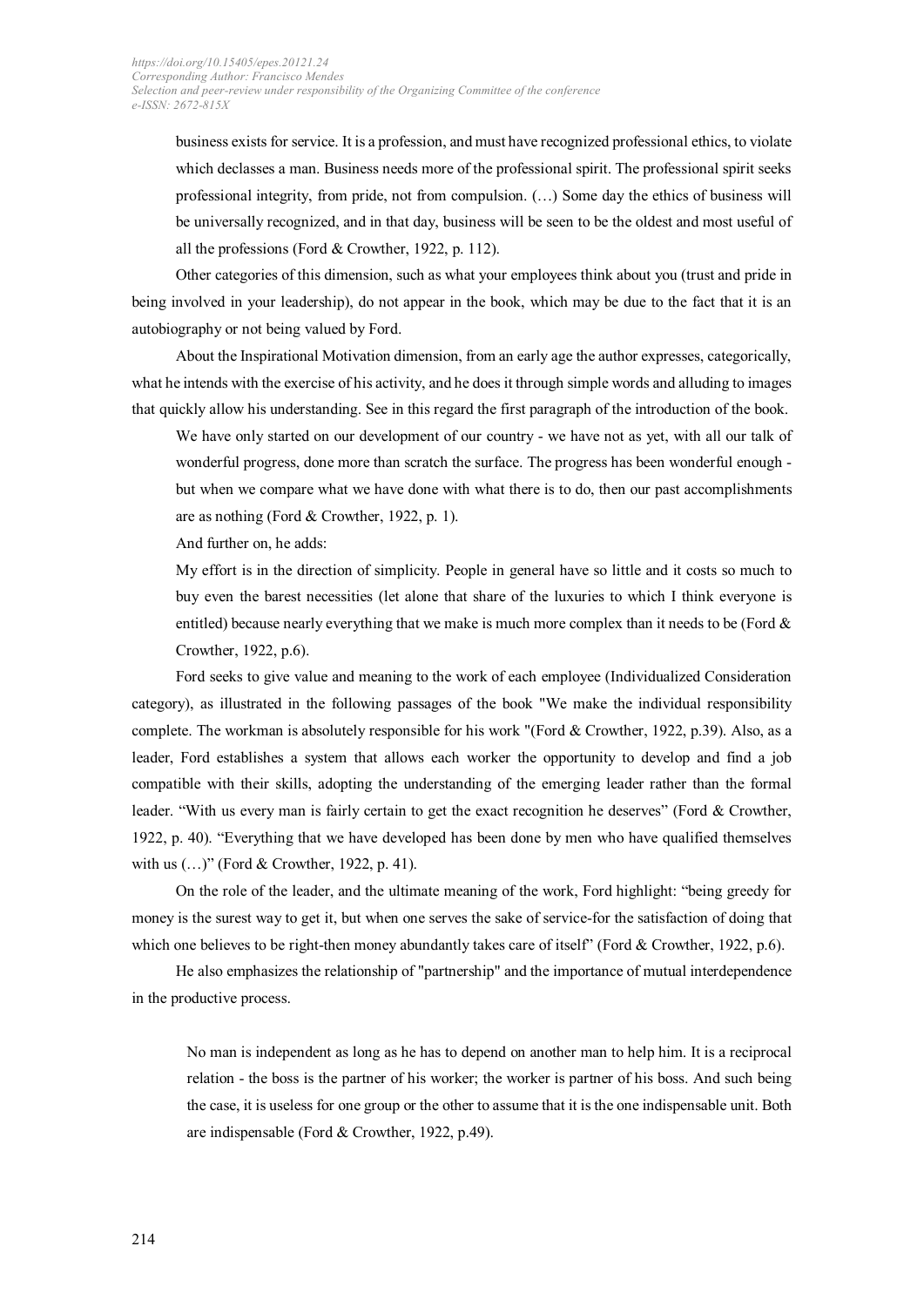Regarding the personal history of each of his potential employees, Ford considers it to be irrelevant as regards to his recruitment to work, even considering that this may be an additional reason for recruitment if this helps in his re-socialization.

Since we do not take a man on his past history, we do not refuse him because of his past history. (…) If he has been in jail, that is no reason to say that he will be in jail again. I think, on the contrary, he is, if given chance, very likely to make a special effort to keep out of jail (Ford & Crowther, 1922, p. 40).

It shows a similar thought regarding the recruitment of those who present physical limitations,

The blind man or cripple can, in the particular place to which he is assigned, perform just as much work and receive exactly the same pay as a wholly able-bodied man would. We do not prefer cripples - but we have demonstrated that they can earn full wages. Ford is receptive to new ideas and contributions that may arise from workers, but calls for demonstration of their added value: I do not believe in letting any good idea get by me, but I will not quickly decide whether an idea is good or bad. If an idea seems good or seems even to have possibilities, I believe in doing whatever is necessary to test out the idea from every angle (Ford & Crowther, 1922). And he encourages all employees to communicate new ideas about the development of factory work (Intellectual Stimulation category).

Everyone in the place reserves an open mind as to the way in which every job is being done.  $(...)$ The whole factory management is always open to suggestion, and we have an informal suggestion system by which any workman can communicate any idea that comes to him and get action on it (Ford & Crowther, 1922, p. 42).

However, as we said before, reading and analysing the book, in addition to the transformational type, also show transactional type leadership traits (Contingent Reward and Management by Exception Active categories). Indeed, probably no one has taken Taylorism so far by imposing on each collaborator the fulfilment of meticulously studied production standards. The speed of the moving work had to be carefully tried out; in the fly−wheel magneto we first had a speed of sixty inches per minute. That was too fast. Then we tried eighteen inches per minute. That was too slow. Finally, we settled on forty−four inches per minute (p. 35). And a few pages later, he adds, "We expect the men to do what they are told (...) without the most rigid discipline we would have the utmost confusion" (Ford & Crowther, 1922, p. 47).

On Henry Ford's leadership we can also notice the relationship between leadership and strategy. Since any consideration of the strategic initiative invariably includes the question: Who exactly will do this? Therefore, if the company doesn't have the right leader, the plans won't proceed. Even the best strategies can fail if the company doesn't have a leader with the right capabilities and at the right level of the organization.

While good managers fulfil plans, as promised, and also produce occasional additional improvements, leaders create a breakthrough in productivity. They perform something that was not before, by implementing effective strategies which can be manifested in launching a new product, by entering a new market, or achieving higher productivity at lower costs. In the scientific literature, we can find the following definition of the concept of "marketing strategy".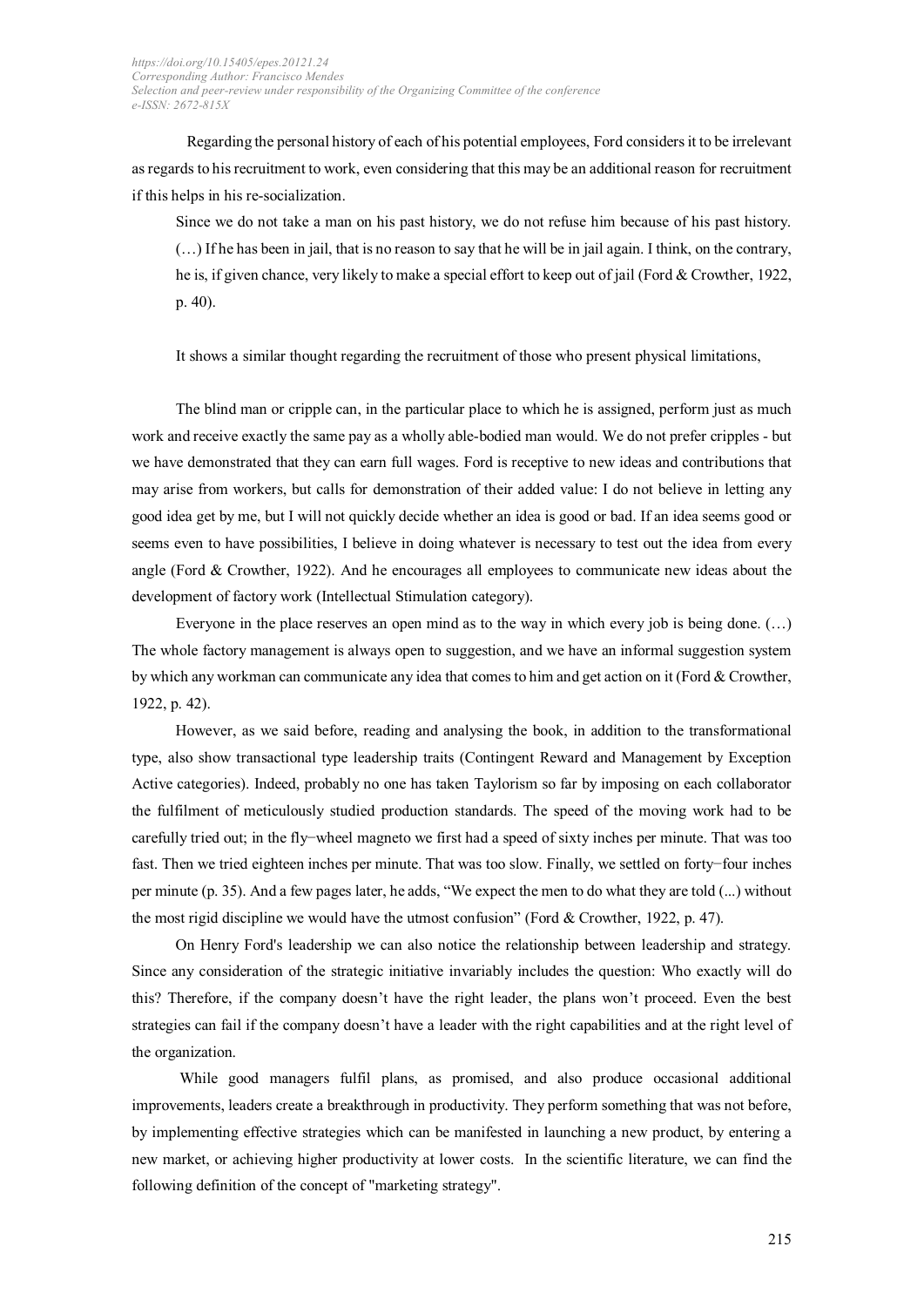Marketing strategy has the fundamental goal of increasing sales and achieving a sustainable competitive advantage (Baines, Fill, Rosengren, & Paolo, 2017; Jobber, & Ellis-Chadwick, 2012; Wilmshurst, & Mackay, 2011). Marketing strategy includes all basic, short-term, and long-term activities in the field of marketing that deal with the analysis of the strategic initial situation of a company and the formulation, evaluation and selection of market-oriented strategies that contribute to the goals of the company and its marketing objectives (Keller & Kotler, 2015).

Following Henry Ford's book, we can distinguish the next basic marketing strategies conducted by Ford at his enterprise:

• Product simplification

As we cut out useless parts and simplify necessary ones, we also cut down the cost of making. This is simple logic, but oddly enough the ordinary process starts with a cheapening of the manufacturing instead of with a simplifying of the article. The start ought to be with the article. First, we ought to find whether it is as well made as it should be—does it give the best possible service? Then—are the materials the best or merely the most expensive? Then—can its complexity and weight be cut down? And so on (Ford  $\&$ Crowther, 1922, p. 7).

#### •Standardization

So, standardization may seem bad business unless it carries with it the plan of constantly reducing the price at which the article is sold. And the price has to be reduced (this is very important) because of the manufacturing economies that have come about and not because the falling demand by the public indicates that it is not satisfied with the price. The public should always be wondering how it is possible to give so much for the money. Standardization (to use the word as I understand it) is not just taking one's bestselling article and concentrating on it. It is planning day and night and probably for years, first on something which will best suit the public and then on how it should be made (Ford & Crowther, 1922, p. 20).

• Affordable price

Henry Ford, through organized mass production, tried to make the car affordable for the budget of an average American family.

#### • Focus on quality

An "improved" product is one that has been changed. That is not my idea. I do not believe in starting to make until I have discovered the best possible thing. This, of course, does not mean that a product should never be changed, but I think that it will be found more economical in the end not even to try to produce an article until you have fully satisfied yourself that utility, design, and material are the best. Quality means doing it right when no one is looking (Ford & Crowther, 1922, p. 8).

• Focus on Creating Value

Always ready, always sure. Built to save you time and consequent money. Built to take you anywhere you want to go and bring you back again on time. Built to add to your reputation for punctuality; to keep your customers good-humoured and in a buying mood. Built for business or pleasure—just as you say. Built also for the good of your health—to carry you "jarlessly" over any kind of half decent roads, to refresh your brain with the luxury of much "out-doorness" and your lungs with the "tonic of tonics"—the right kind of atmosphere. It is your say, too, when it comes to speed. You can—if you choose—loiter lingeringly through shady avenues or you can press down on the foot-lever until all the scenery looks alike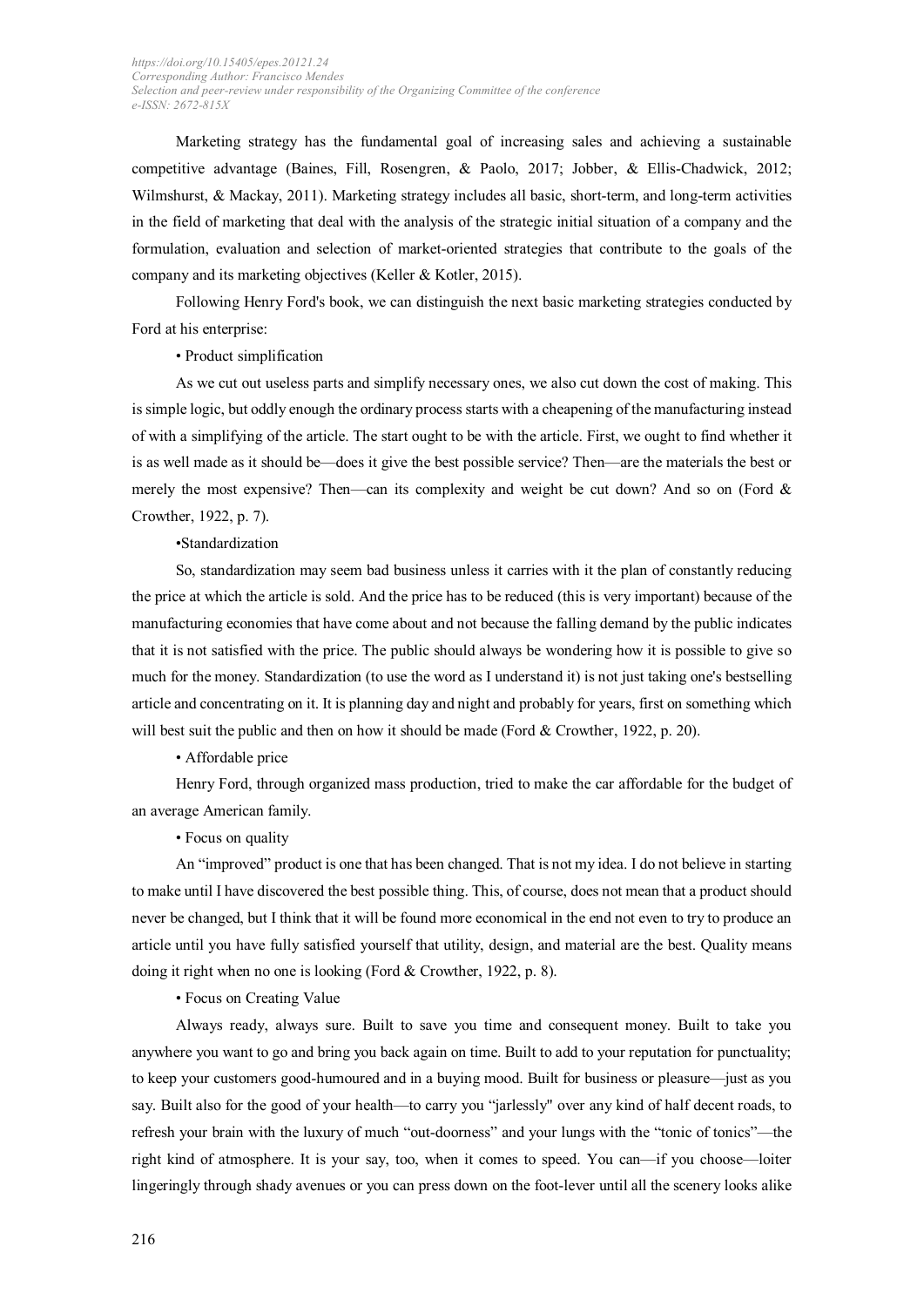to you and you have to keep your eyes skinned to count the milestones as they pass (Ford & Crowther, 1922, p. 23).

• Focus on target market

Buyers are learning how to buy. The majority will consider quality and buy the biggest dollars' worth of quality. If, therefore, you discover what will give this 95 per cent. of people the best all−round service and then arrange to manufacture at the very highest quality and sell at the very lowest price, you will be meeting a demand which is so large that it may be called universal (Ford & Crowther, 1922, p. 20).

• Drive innovation and experimentations

We are constantly experimenting with new ideas. If you travel the roads in the neighbourhood of Dearborn you can find all sorts of models of Ford cars. They are experimental cars—they are not new models (...). Our big changes have been in methods of manufacturing. They never stand still. I believe that there is hardly a single operation in the making of our car that is the same as when we made our first car of the present model (Ford & Crowther, 1922, p. 60).

Only a leader who has a clear vision, well-formulated strategies and a plan for achieving goals can reach the success. Such a leader is Henry Ford, with his autobiographical book we also saw a link between leadership and strategies as complementary concepts.

#### **7. Conclusion**

From the analysis of Henry Ford's autobiography, it seems possible to conclude that he presented a thought and practice focused on the effectiveness and efficiency of the Man-machine binomial, much supported by a rationality inspired by science and the scientific method. He is clearly a man of values with a deep ethical sense. Regarding his leadership style, it seems to fill a set of characteristics that, given the time to which they relate, could be associated with transformational leadership. However, no evidence has been found of some aspects considered to be fundamental in this style of leadership, namely what employees think and how they feel. At the same time, in some passages of the book are also clear traits of a style of transactional leadership and even, at times, a view of Man as an extension of the machine. Nevertheless, in summary, more than integrating Henry Ford in this or that style of leadership, we understand that it presents, surely, the traits of a charismatic leader with a vision of the future and even a visionary, inspired by a high ethical sense and a search for "the greatest good for the greatest number".

## **Acknowledgments**

Acknowledgment to the Centre for Studies in Education and Innovation, CI&DEI - Polytechnic Institute of Viseu (IPV) for their financial support in paper publication.

#### **References**

Amanchukwu, R., Stanley, G., & Ololube, N. (2015). A review of leadership theories, principles and styles and their relevance to educational management. *Management, 5*(1), 6-14. http://article.sapub.org/10.5923.j.mm.20150501.02.html

Baines, P., Fill, C., Rosengren, S., & Paolo, A. (2017). *Fundamentals of Marketing*. Oxford: Oxford University Press.

Bardin, L. (2016). *Análise de Conteúdo*. Lisboa: Edições 70.